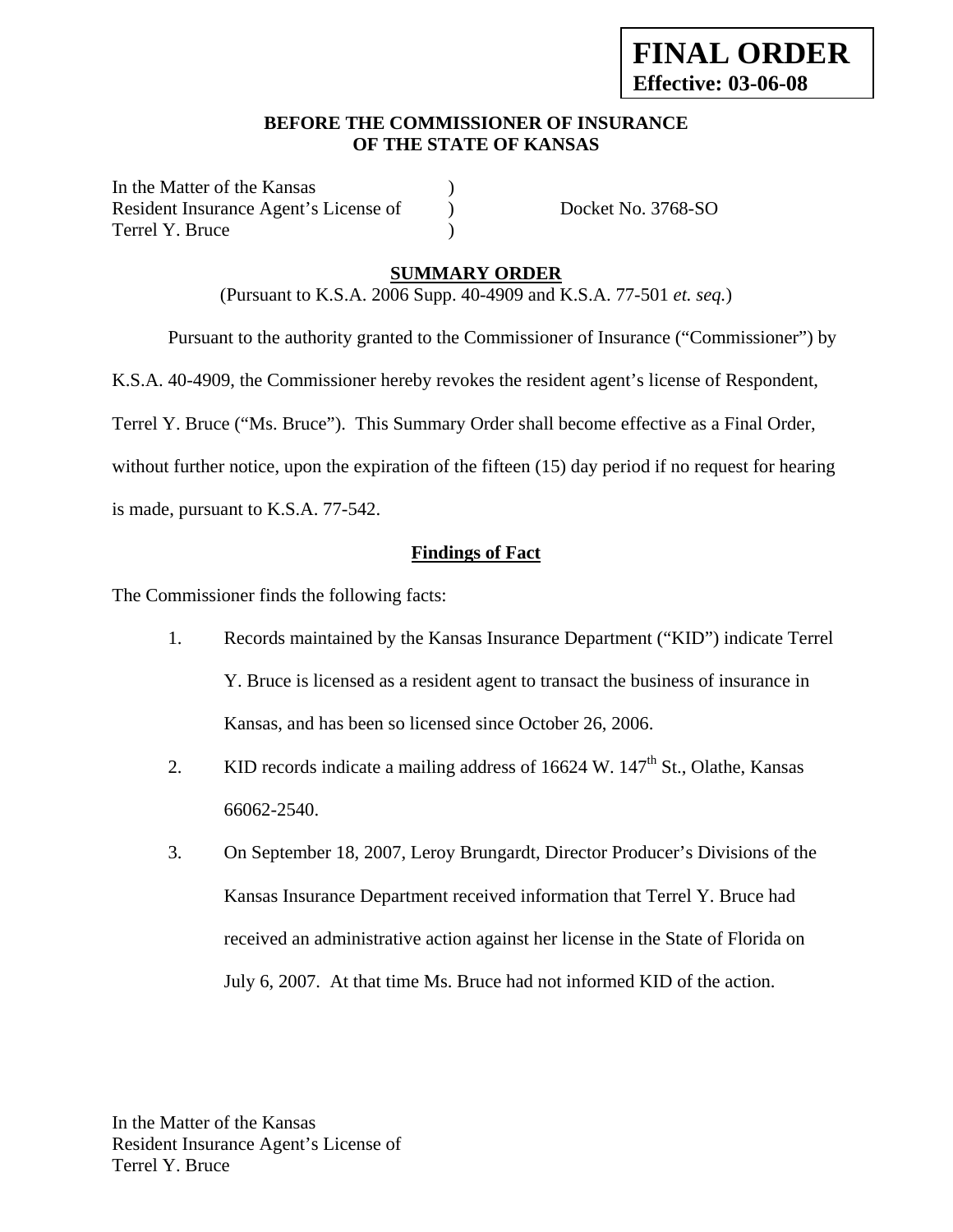- 4. On September 19, 2007, Mr. Brungardt sent a letter to Ms. Bruce requesting that she submit a "copy of the Florida order plus all the paperwork that relates to the offense that caused this problem."
- 5. Ms. Bruce responded by sending KID a letter dated "August 30, 2007" along with attachments. These attachments included a copy of the Consent Order issued by the State of Florida on July 6, 2007; Journal Entry from Sedgwick County District Court case number 92CR162; and the Journal Entry of Judgment from Sedgwick County District Court case number 92CR162.
- 6. The Journal Entry of Judgment from Sedgwick County District Court case number 92CR162 showed that Ms. Bruce (whose name was previously Terrel Y. Charles) was convicted on March 4, 1993 of five (5) counts of Forgery, a violation of K.S.A. 21-3710(a), all class E felonies and five (5) counts of Forgery, a violation of K.S.A. 21-3710(b), all class E felonies.
- 7. On or about September 22, 2006, Ms. Bruce filed her application for a Kansas resident agent's insurance license, Ms. Bruce answered "no" to the question concerning any convictions.
- 8. On September 24, 2007, Leroy Brungardt sent Ms. Bruce a letter informing her of her need to submit a 1033 form as required by 18 U.S.C. §§ 1033 and 1034. Mr. Brungardt requested that the form along with all attachments be returned to KID by October 8, 2007.
- 9. Again on October 17, 2007, Mr. Brungardt sent a letter to Ms. Bruce informing her that KID had not received her 1033 form and that if a response was not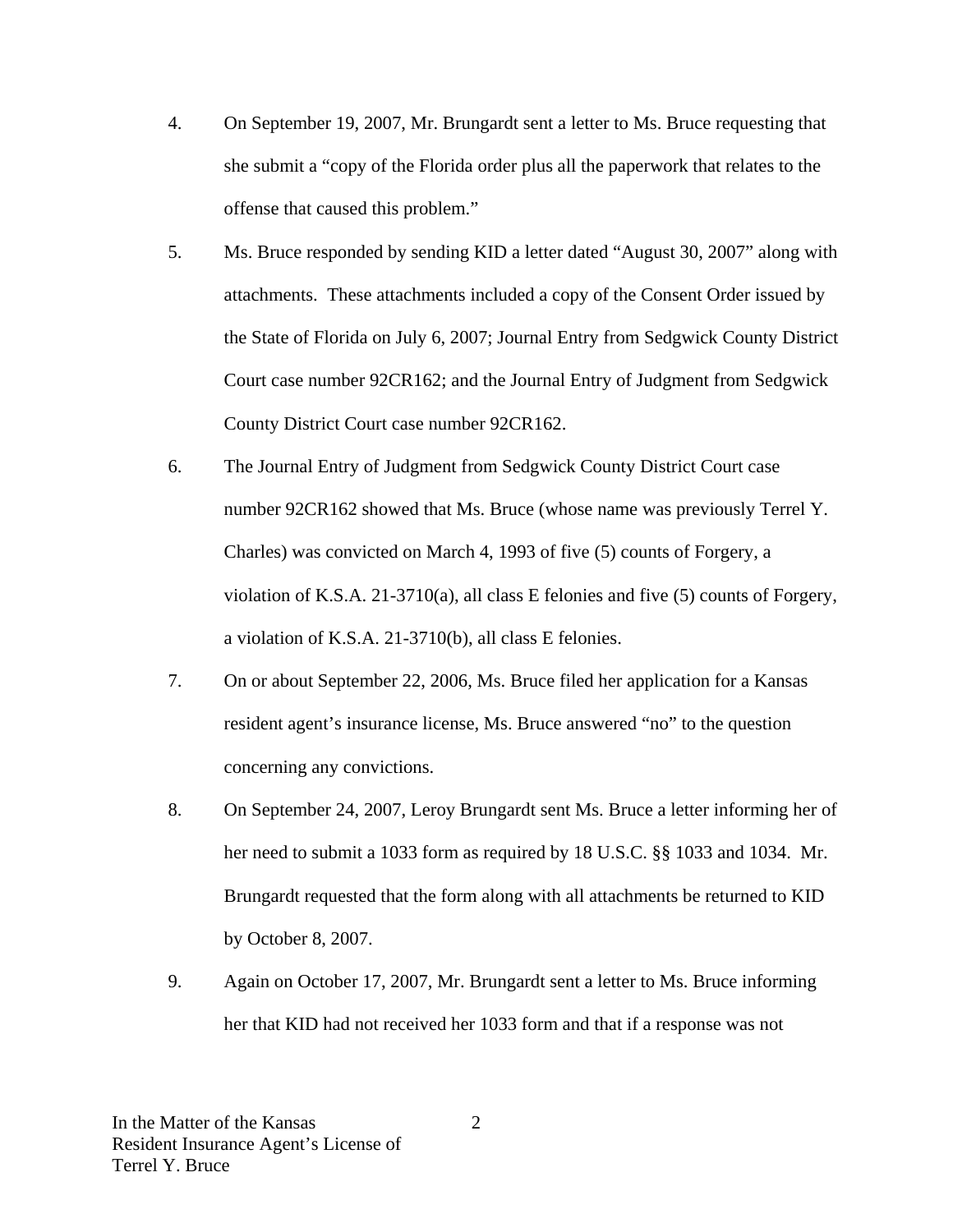received by October 25, 2007 that KID would begin proceedings to revoke her license.

- 10. Subsequent to that date, KID received Ms. Bruce's 1033 form. In reviewing the 1033 form it was determined that Ms. Bruce failed to complete the application. Ms. Bruce failed to submit as required by Section VIII of the 1033 form the attachments required in paragraphs 4 and 7.
- 11. Then on or about December 10, 2007, KID received another letter from Ms. Bruce advising that she had again been subject to an administrative action by the State of Florida on November 15, 2007, for the same violation, failure to disclose prior criminal history on an application for an insurance agent's license.

# **Applicable Law**

- 12. K.S.A. 2006 Supp. 40-4909 states, in pertinent part:
	- (a) The commissioner may deny, suspend, revoke, or refuse renewal of any license issued under this act if the commissioner finds that the applicant or license holder has:
		- (2) Violated
			- (A) any provision of chapter 40 of the Kansas Statutes Annotated, and amendments thereto, or any rule or regulation promulgated thereunder;
			- (C) any insurance law or regulation of another state;
		- (6) Been convicted of a misdemeanor or felony.
	- (b) In addition, the commissioner may suspend, revoke or refuse renewal of any license issued under this act if the commissioner finds that the interests of the insurer or the insurable interests of the public are not properly served under such license.
- 13. KA.R. 40-7-9 states, in pertinent part: Each person licensed in this state as an insurance agent shall report the following to the commissioner of insurance within 30 days of occurrence: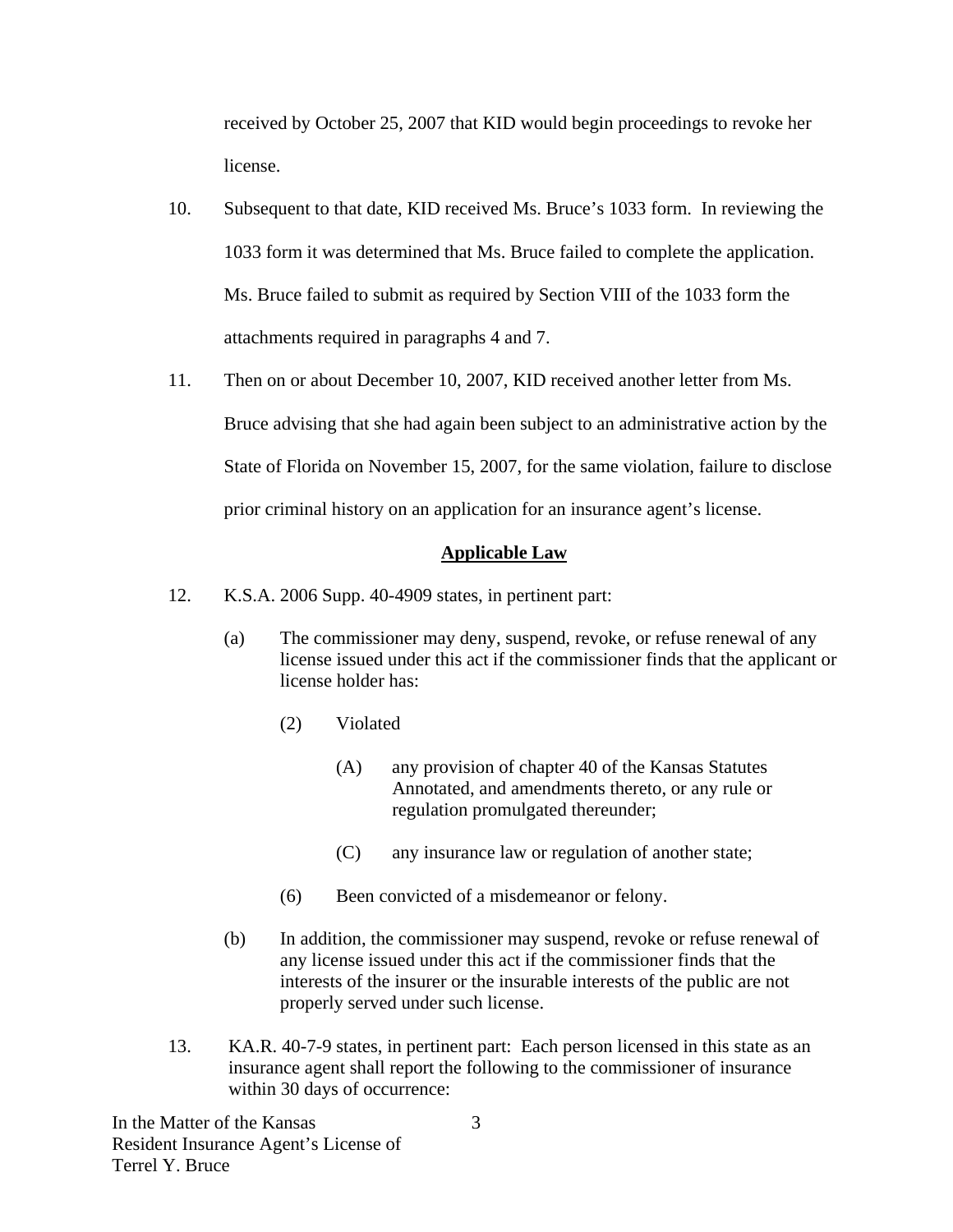(a) Each disciplinary action on the agent's license or licenses by the insurance regulatory agency of any other state or territory of the United States.

#### **Conclusions of Law**

- 14. The Commissioner has jurisdiction over Ms. Bruce as well as the subject matter of this proceeding, and such proceeding is held in the public interest.
- 15. The Commissioner finds that Ms. Bruce has been found guilty of ten felony counts of forgery as determined from Sedgwick County District Court case number 92CR162, a violation of K.S.A. 40-4909(a)(6). The Commissioner also finds that Ms. Bruce did not properly disclose this information on her application for an insurance agent's license on September 22, 2006.
- 16. The Commissioner finds that Respondent's Kansas license may be revoked because Respondent violated an insurance law or regulation in another state pursuant to K.S.A. 2006 Supp. 40-4909(a)(2)(C).
- 17. The Commissioner finds that Respondent violated K.S.A. 2006 Supp. 40-  $4909(a)(2)$ (A) and K.A.R. 40-7-9 by failing to notify the Kansas Insurance Department of the disciplinary action taken by the State of Florida Department of Insurance on July 6, 2007 within the 30 days required.
- 18. The Commissioner finds, pursuant to K.S.A. 40-4909(b), that the insurable interests of the public are not properly served under Ms. Bruce's license.
- 19. Accordingly, the Commissioner concludes sufficient grounds exist for the revocation of the insurance agent's license of Terrel Y. Bruce pursuant to K.S.A. 40-4909(a) and (b).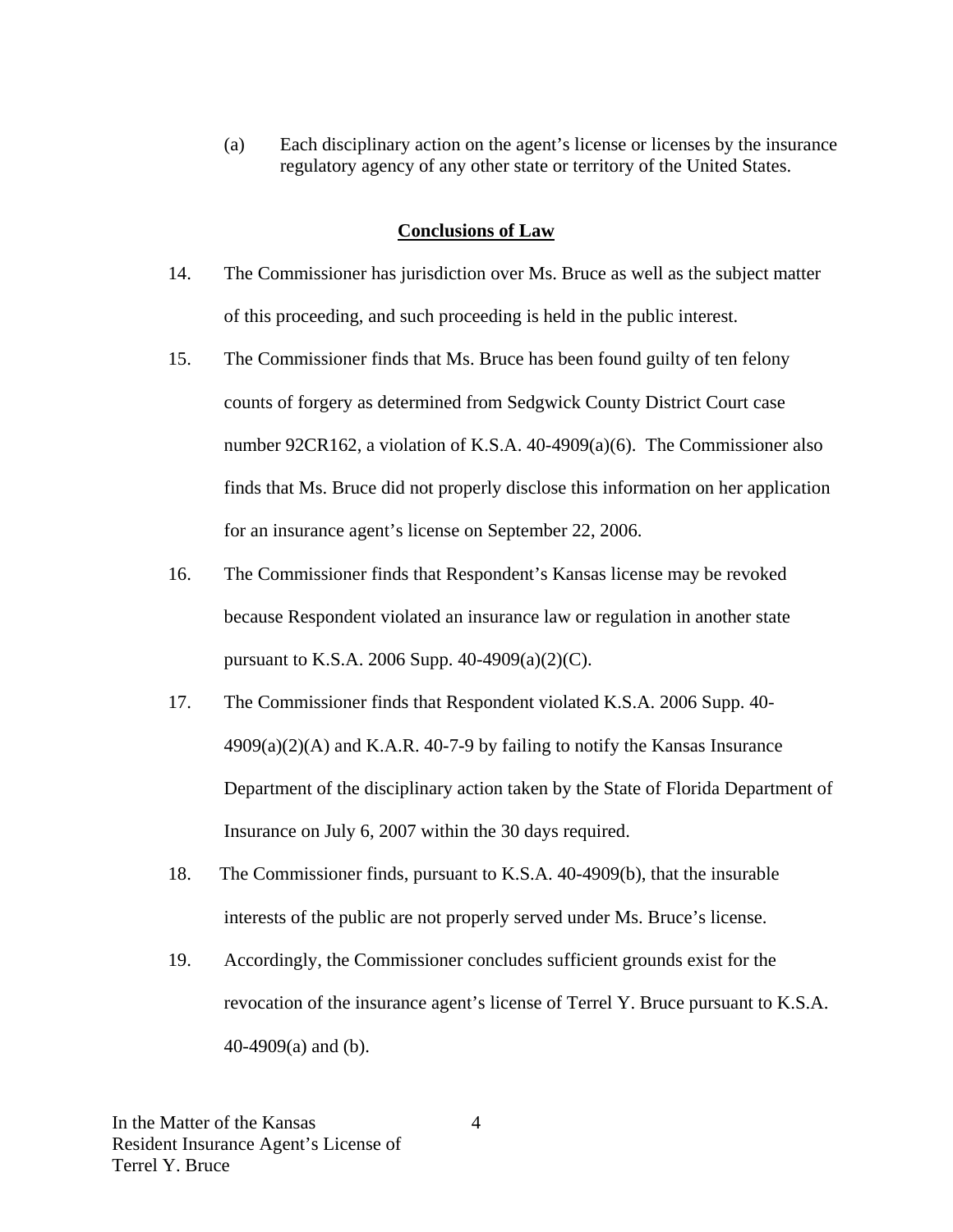### **IT IS THEREFORE ORDERED BY THE COMMISSIONER OF INSURANCE THAT:**

1. The Kansas Resident Insurance Agent's License of TERREL Y. BRUCE is

hereby **REVOKED** effective the effective date of this Order.

# 2. **IT IS FURTHER ORDERED** that TERREL Y. BRUCE shall **CEASE** and

**DESIST** from the sale, solicitation or negotiation of insurance and/or receiving compensation

deriving from the sale, solicitation or negotiation of insurance conducted after the effective date

of this Order.

# **NOTICE AND OPPORTUNITY FOR HEARING**

Terrel Y. Bruce, within fifteen (15) days of service of this Summary Order, may file with the Kansas Insurance Department a written request for hearing on this Summary Order, as provided by K.S.A. 77-542. In the event a hearing is requested, such request should be directed to:

> John W. Campbell, General Counsel Kansas Insurance Department 420 S.W.  $9<sup>th</sup>$  Street Topeka, Kansas 66612

Any costs incurred as a result of conducting any administrative hearing shall be assessed against the agent/agency who is the subject of the hearing as provided by K.S.A. 40-4909(f). Costs shall include witness fees, mileage allowances, any costs associated with reproduction of documents which become part of the hearing record, and the expense of making a record of the hearing.

If a hearing is not requested, this Summary Order shall become effective as a Final Order, without further notice, upon the expiration of the fifteen (15) day period for requesting a hearing. The Final Order will constitute final agency action in the matter.

In the event the Petitioner files a petition for judicial review, the agency officer designated pursuant to K.S.A. 77-613(e) to receive service of a petition for judicial review on behalf of the Kansas Insurance Department is:

> John W. Campbell, General Counsel Kansas Insurance Department 420 S.W.  $9^{th}$  St. Topeka, Kansas 66612

5